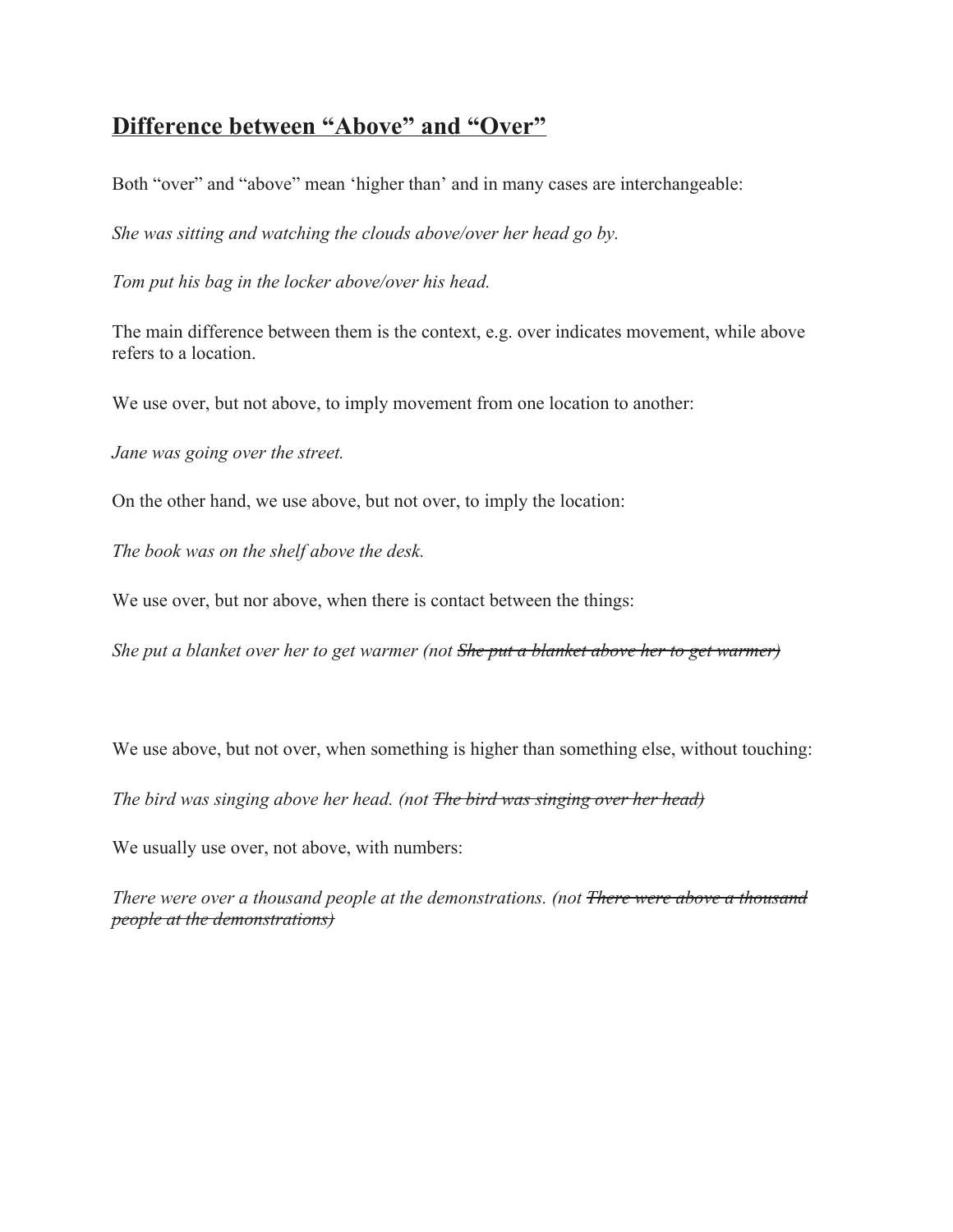## **Exercise**

- 1. The clouds were passing \_\_\_\_\_ her head.
- 2. Sheila receives \_\_\_\_\_ 30 SMSes a day.
- 3. It got cold so I put the cardigan \_\_\_\_\_ my shoulders.
- 4. That big bird was flying \_\_\_\_\_\_ the hills.
- 5. By the last census, there were \_\_\_\_\_\_ 13,000 people living in the town.
- 6. I saw Mark going \_\_\_\_\_\_ the street.